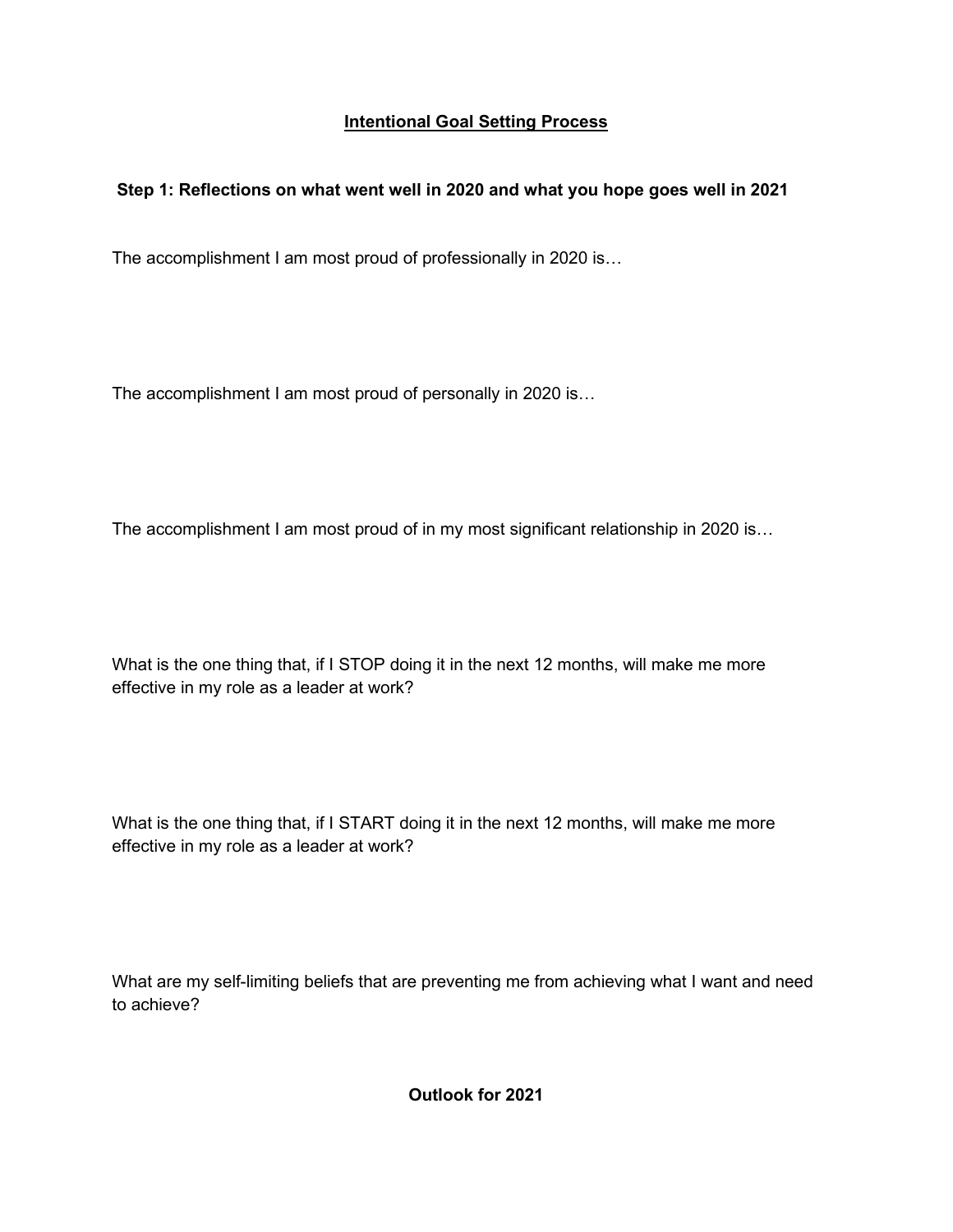If we were having a discussion a year from now, and I was asking you to identify your finest moments of 2021, what do you **hope** to be able to name as…

The accomplishment you are most proud of professionally in 2021

The accomplishment you are most proud of personally in 2021

The accomplishment you are most proud of in your most significant relationship in 2021

## **Step 2: Goal setting**

Instructions for setting effective goals. Make sure that your goals fit the S.M.A.R.T goal format. Your goals should be:

Specific (not vague or general),

Measurable (you must be able to easily measure whether you hit the goal or not),

Achievable (the goal must be possible, considering the time and energy you are willing to devote),

Relevant (the goal must be in alignment with what you actually want in life)

Time-bound (the goal must have a very specific deadline)

If you want more help in setting effective goals, google "Forging Leaders SMART" and read our article that will walk you through the SMART goal setting process.